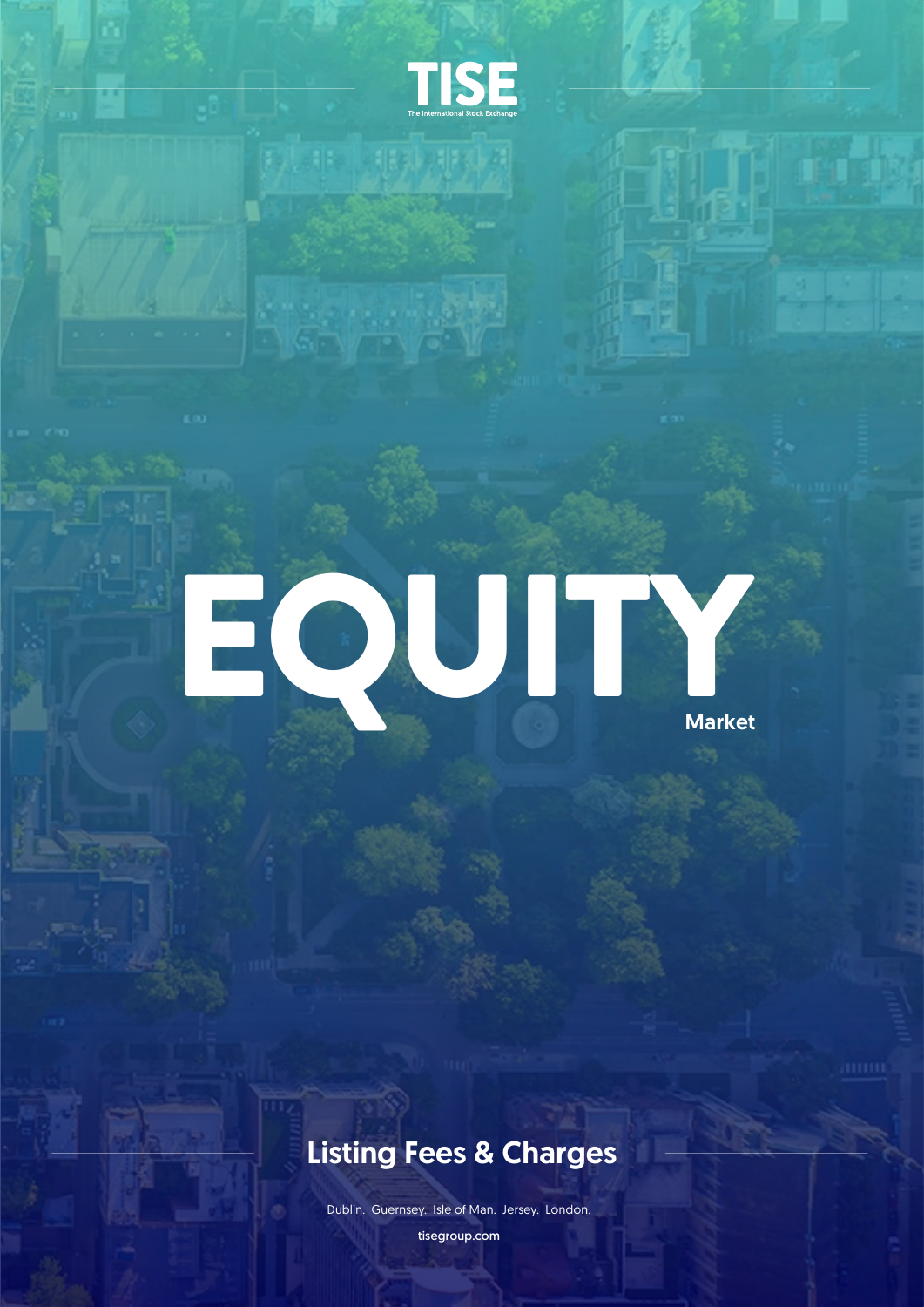# Initial Application & Annual Fees

|                                  | <b>Initial Application Fees</b> |                        |                          | <b>Annual Fees</b> |                        |                          |
|----------------------------------|---------------------------------|------------------------|--------------------------|--------------------|------------------------|--------------------------|
|                                  | <b>Issuer</b>                   | Sub-Fund/<br>Programme | Class/series<br>/Tranche | <b>Issuer</b>      | Sub-Fund/<br>Programme | Class/series<br>/Tranche |
| Investment Vehicles <sup>1</sup> | £5,000                          | £750                   | £1.000                   | £2,000             | £500                   | £500                     |
| <b>SPAC<sub>S</sub></b>          | £5,000                          | n/a                    | £1,000                   | £2,000             | n/a                    | £500                     |
| <b>Trading Companies</b>         | £5,000                          | n/a                    | £1,000                   | £5,000             | n/a                    | £1,000                   |

### Notes:

1 Investment Vehicles:

Includes Open-Ended and Closed-Ended Funds, REITs, Cell Investment Schemes, PCCs, ICCs and Structured Funds

### TISE Sustainable:

There are no additional fees associated with an admission to the TISE Sustainable segment.

### Appeals Process:

A minimum fee of £5,000 will be charged (in advance) for an appeal to be conducted. For further information please see section 5 of 'Operational Matters' in the Equity Market Listing Rules.

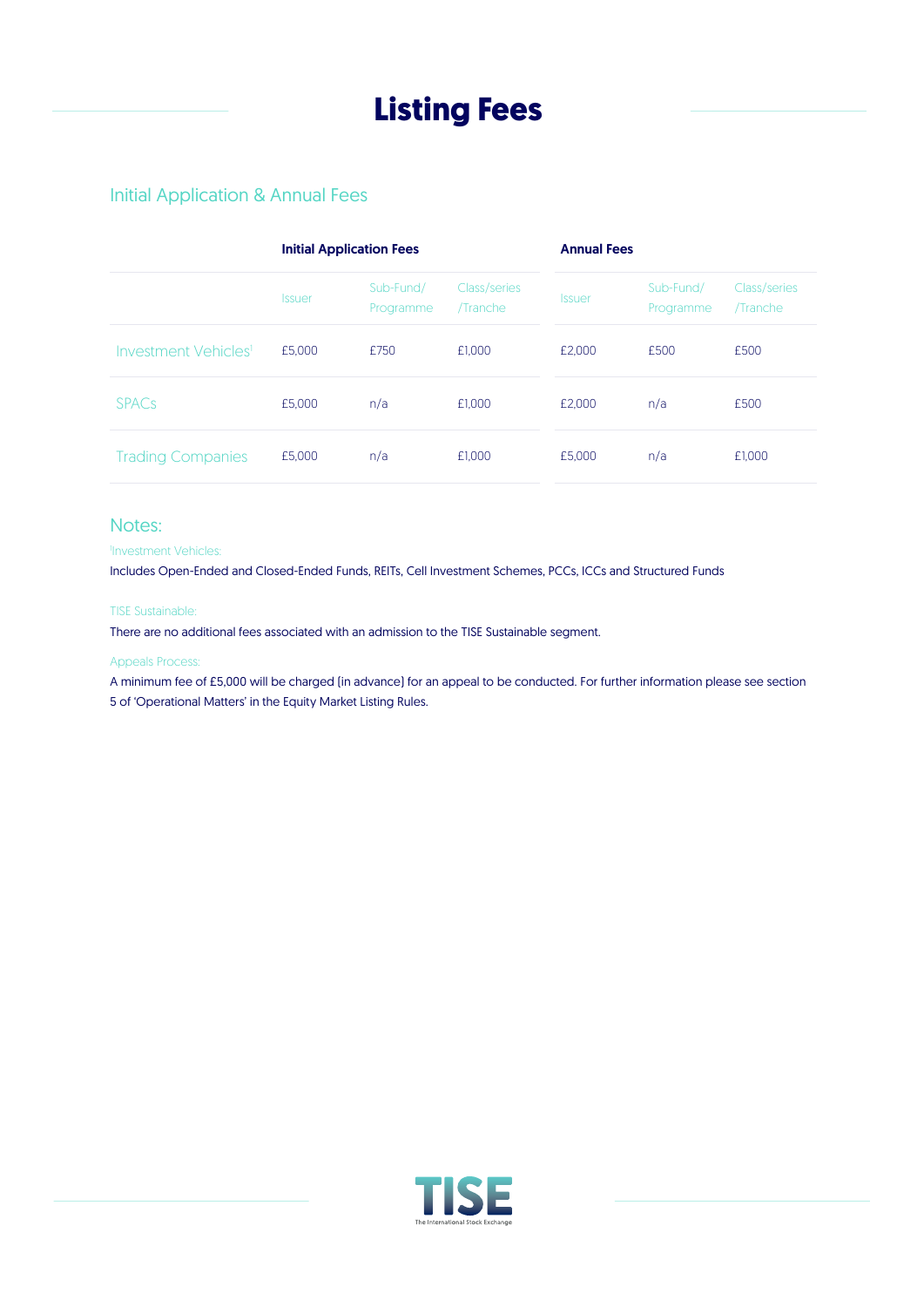# **Administrative Fees & Charges**

# Administrative Fee

| Additional Securities - applicable to further issues of additional securities of <20%                                                                                                                                                                        | £1,000 |
|--------------------------------------------------------------------------------------------------------------------------------------------------------------------------------------------------------------------------------------------------------------|--------|
| Additional Securities - applicable to further issues of additional securities of >20%                                                                                                                                                                        | £5,000 |
| Partial Redemptions - applicable to any partial redemption of an existing listing                                                                                                                                                                            | £400   |
| Extended Offer Period Facility/Block Listing [annual renewal] - applicable where additional securities are issued with<br>any given offer period                                                                                                             | £1,000 |
| Early Delist - applicable on application to delist a security class prior to either a pre-set scheduled event or maturity<br>date                                                                                                                            | £500   |
| Eligibility Application - applicable where an approval in principle is required for comfort reasons to submission of an<br>official application submission                                                                                                   | £1,500 |
|                                                                                                                                                                                                                                                              |        |
| Formal Notice - an announcement for a listing on the Exchange                                                                                                                                                                                                | £150   |
| Complex Application - This fee may be raised in addition to the relevant Listing Fees where the nature of the<br>application contains particularly complex features e.g. cryptocurrencies, blockchain technology                                             | £2,000 |
| Previously withdrawn, cancelled or dormant application - where an issuer's application was either withdrawn or<br>cancelled or had remained dormant for a period of 6 months, and the issuer subsequently seeks to re-submit the<br>application for approval | £1.000 |
| Change of Status - applicable where an open-ended vehicle converts into a closed-ended vehicle or vice-versa                                                                                                                                                 | £2,500 |
| Conversions - applicable where securities convert from one class into another                                                                                                                                                                                | £1,000 |

# Administrative Charges

| Late filing of accounts         | £1,000 |
|---------------------------------|--------|
| <b>Correction of Issue Data</b> | £1,100 |
| Posting announcements by TISE   | £250   |

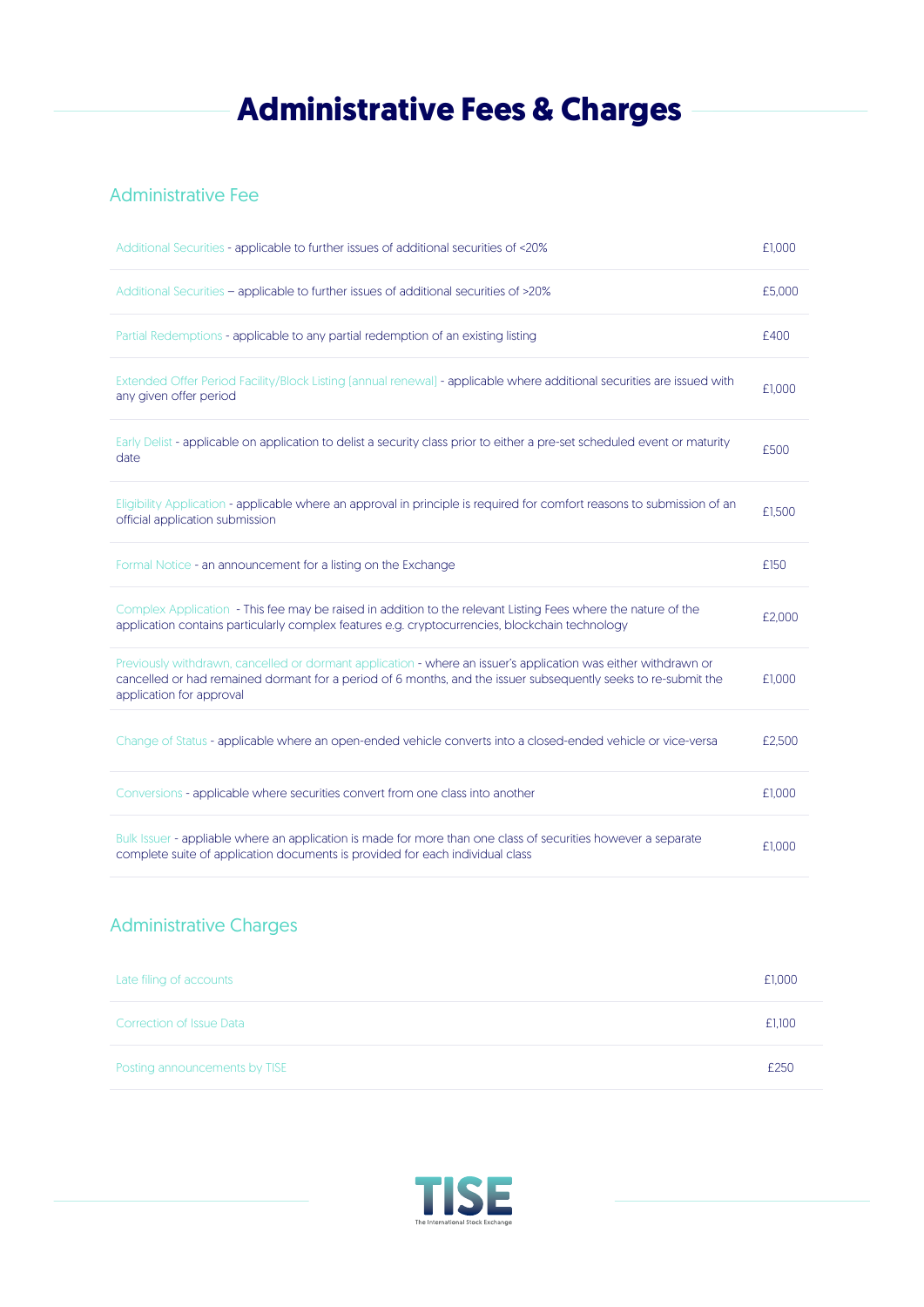# **Terms and Conditions**

- 1. The Initial Application Fee, first Annual Fee and Formal Notice Fee or Lifetime Fee invoice (as applicable) must be settled 12:00 on the required day of listing. On the rare occasion where an invoice has been settled and the application is subsequently withdrawn and/or fully cancelled prior to application approval, a full refund will be provided.
- 2. The Authority shall not issue any grant of listing to any application in respect of which fees remain outstanding and due for payment by an Issuer.
- 3. All fees and charges raised post-admission must be settled within 30 days of the invoice date unless stated otherwise. The Authority reserves the right to suspend the listing of any of an Issuer's securities in the event of late or non-payment of such fees or charges.
- 4. All fees and charges raised post-admission are non-refundable and payable in full irrespective of any subsequent suspension, or de-listing, of the listing.
- 5. All fees and charges are raised in GBP and must be settled in GBP only.
- 6. Any bank charges levied must be incurred by the remitter.
- 7. An Issuer shall be obliged to pay all fees and charges which are owing to the Authority in accordance with the Authority's Listing Rules and, for the avoidance of doubt, any prospective Issuer (in respect of which an initial application for listing has been submitted) shall be responsible for and shall procure the payment of all application and other fees in accordance with these Terms and Conditions.
- 8. These Terms and Conditions and any disputes or claims arising out of, or in connection with, their subject matter or formation (including non-contractual disputes or claims) are governed by, and construed in accordance with, the laws of the Island of Guernsey.
- 9. Subject to condition 10 below, the courts of Guernsey shall have exclusive jurisdiction for the purpose of hearing and determining any suit, action or proceedings and/or to settle any disputes in respect of fees or charges or otherwise arising out of or in any way relating to these Terms and Conditions or their formation or validity (Proceedings) and for the purpose of enforcement of any judgment against the property or assets of an Issuer.
- 10. Nothing in condition 9 above shall (or shall be construed so as to) limit the right of the Authority to take Proceedings against an Issuer in the courts of any country in which the Issuer has assets or in any other court of competent jurisdiction nor shall the taking of Proceedings by the Authority in any one or more jurisdictions preclude the taking of Proceedings by the Authority in any other jurisdiction (whether concurrently or not).